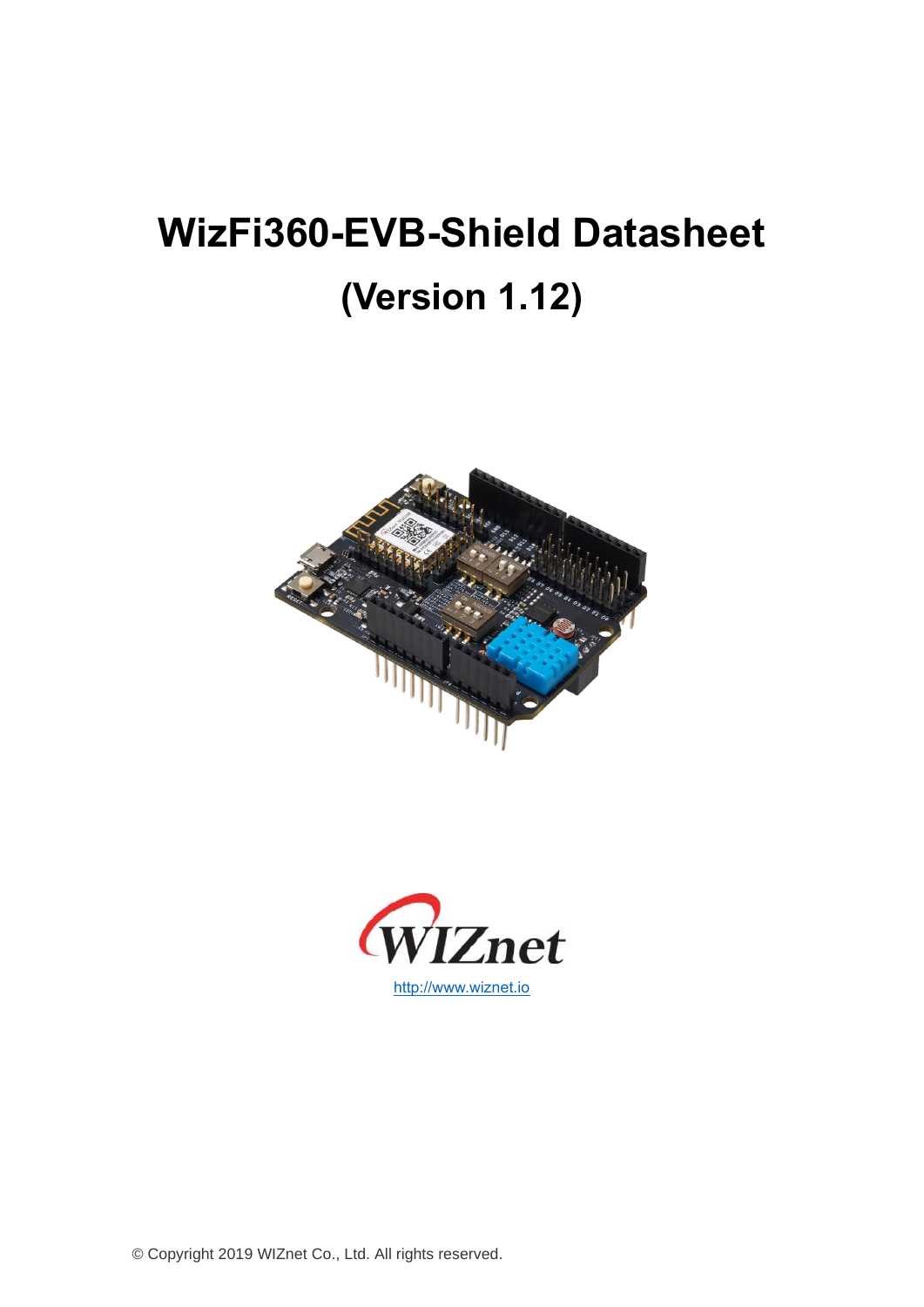

#### **Document Revision History**

| Date       | <b>Revision</b> | <b>Changes</b>                                             |  |  |
|------------|-----------------|------------------------------------------------------------|--|--|
| 2019-07-25 | V1.0            | Official Release                                           |  |  |
|            | V1.1            | Added "Figure 3", "Figure 4" - DIP SW On/Off State         |  |  |
| 2019-09-20 |                 | Added "Figure 5", "Figure 6" - DIP SW On/Off signal wiring |  |  |
|            |                 | Added "Figure 8" - UART Selector Pin Header Example        |  |  |
| 2019-10-10 | 1.11            | Added "3. Electrical Specifications"                       |  |  |
|            |                 | Edited "6.1 DIP Switch Configurations"                     |  |  |
| 2019-10-18 | 1.12            | Changed Board name                                         |  |  |
|            |                 | Edited "6.1 DIP Switch Configurations" - "SW2" - "OFF"     |  |  |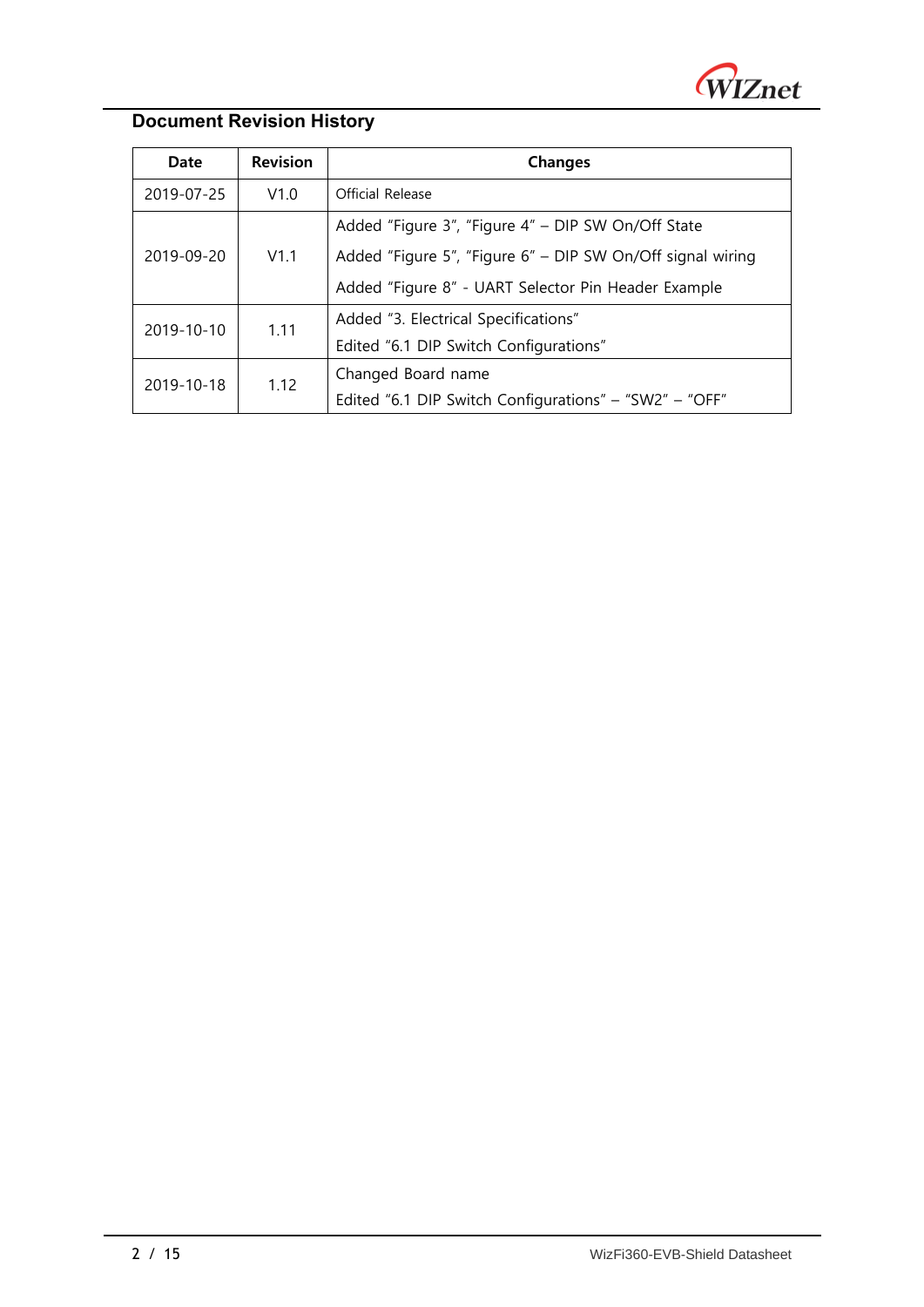

### **Table of Contents**

| 2. |  |
|----|--|
|    |  |
|    |  |
|    |  |
| 4. |  |
|    |  |
| 6. |  |
|    |  |
|    |  |
|    |  |
| 8. |  |
|    |  |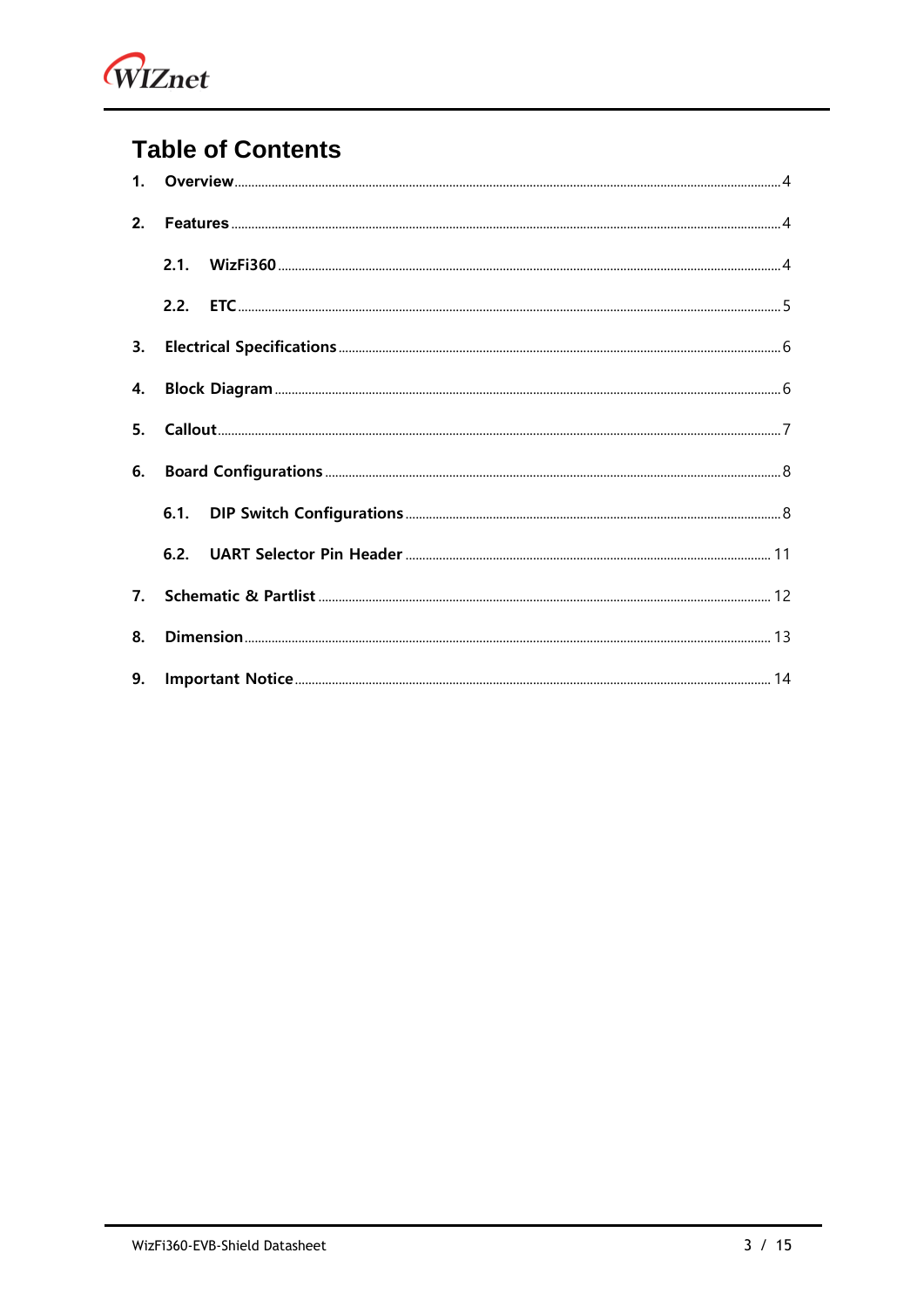

### <span id="page-3-0"></span>**1. Overview**

This document describes WizFi360-EVB-Shield. WizFi360-EVB-Shield is a development boa rd for experiment, test and verification of WizFi360. WizFi360-EVB-Shield can also be use d as an Arduino shield.

WizFi360 is a low cost and low-power consumption industrial-grade Wi-Fi module. It is compatible with IEEE802.11 b/g/n standard and supports Soft-AP, Station and Soft-AP + Station modes. The serial port baud rate can be up to 2Mbps, which can meet the requ irement of various applications.

### <span id="page-3-1"></span>**2. Features**

#### <span id="page-3-2"></span>**2.1. WizFi360**

- ⚫ Wi-Fi 2.4GHz 802.11 b/g/n
- ⚫ Support Station / Soft-AP / Soft-AP + Station operation modes
- ⚫ Support "Data pass-through" and "AT command data transfer" mode
- ⚫ Support serial AT command configuration
- Support TCP Server / TCP Client / UDP operating mode
- Support configuration of operating channel  $0 \sim 13$
- ⚫ Support auto 20MHz / 40MHz bandwidth
- ⚫ Support WPA\_PSK / WPA2\_PSK encryption
- Serial port baud rate up from 600bps to 2Mbps with 16 common values
- Support up to 5 TCP / UDP links
- ⚫ Obtaining IP address automatically from the DHCP server (Station mode)
- ⚫ DHCP service for Wireless LAN clients (AP mode)
- Support DNS for communication with servers by domain name
- ⚫ Support "Keep-Alive" to monitor TCP connection
- ⚫ Support "Ping" for monitoring network status
- Built-in SNTP client for receiving the network time
- ⚫ Support built-in unique MAC address and user configurable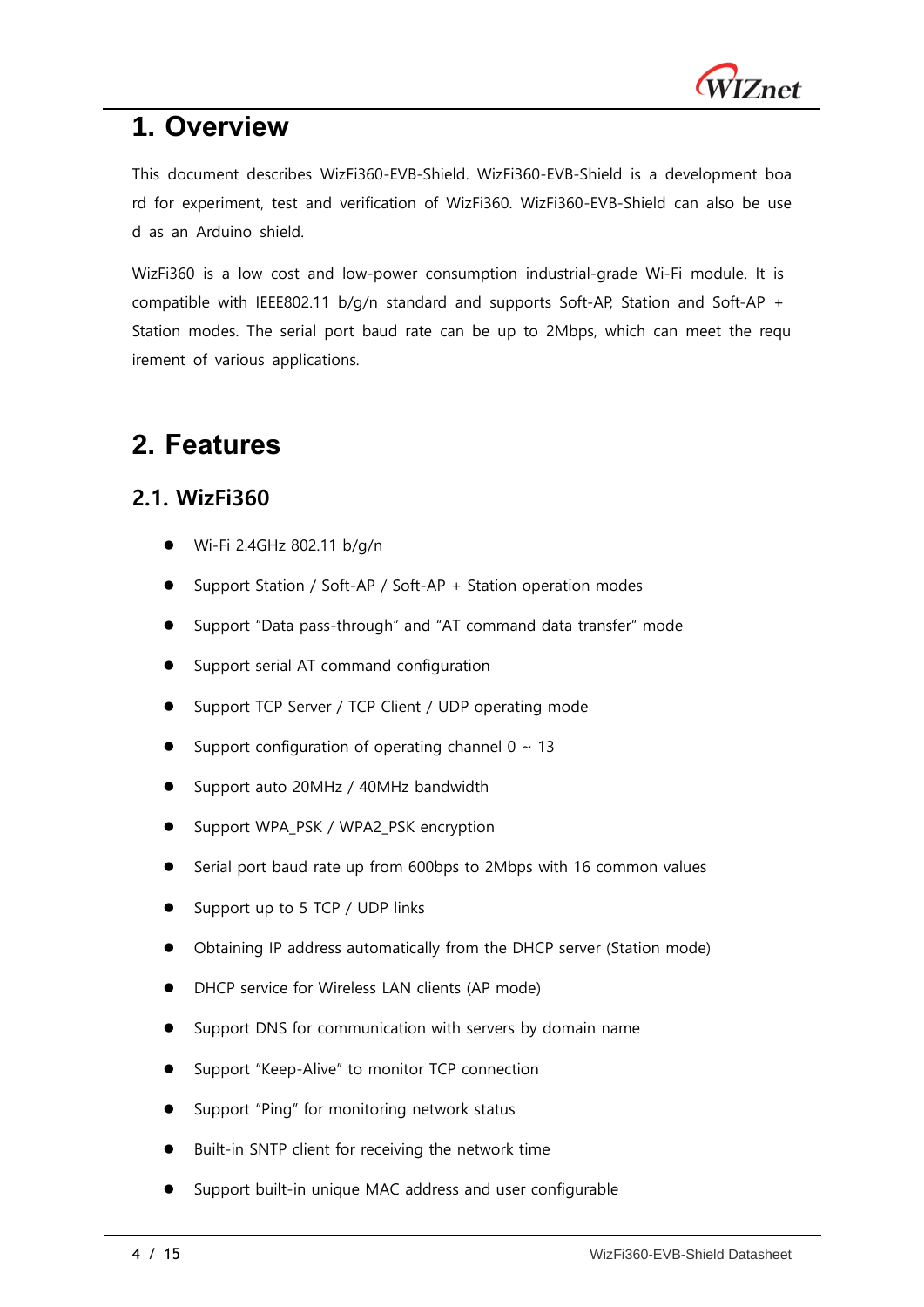

- ⚫ Support firmware upgrade by UART Download / OTA (via WLAN)
- Industrial grade (operating temperature range: -40  $^{\circ}$  C ~ 85  $^{\circ}$  C)
- CE, FCC, KC certification

#### <span id="page-4-0"></span>**2.2. ETC**

- ⚫ Built-in UART to USB chip
	- CP2104-GM
	- Micro USB B Type Connector
- ⚫ UART Selector
	- JP1, JP2, JP3
	- 2.54mm Pin Header
- ⚫ Built-in Sensors
	- Temperature/Humidity Sensor: DHT11
	- CDS Sensor: GL5537
- ⚫ Built-in Tact Switches
	- System Reset Switch: S1
	- Wi-Fi Reset Switch: S2
- ⚫ Built-in LED Indicators
	- D13 LED
- ⚫ Built-in Level Shifters
	- The voltage of the RXD/TXD signal changes according to the main board platform voltage.
- ⚫ Built-in DIP Switches
	- UART RXD/TXD Selector: SW1
	- UART RTS/CTS Selector: SW2
	- Sensor/RESET Pins Selector: SW3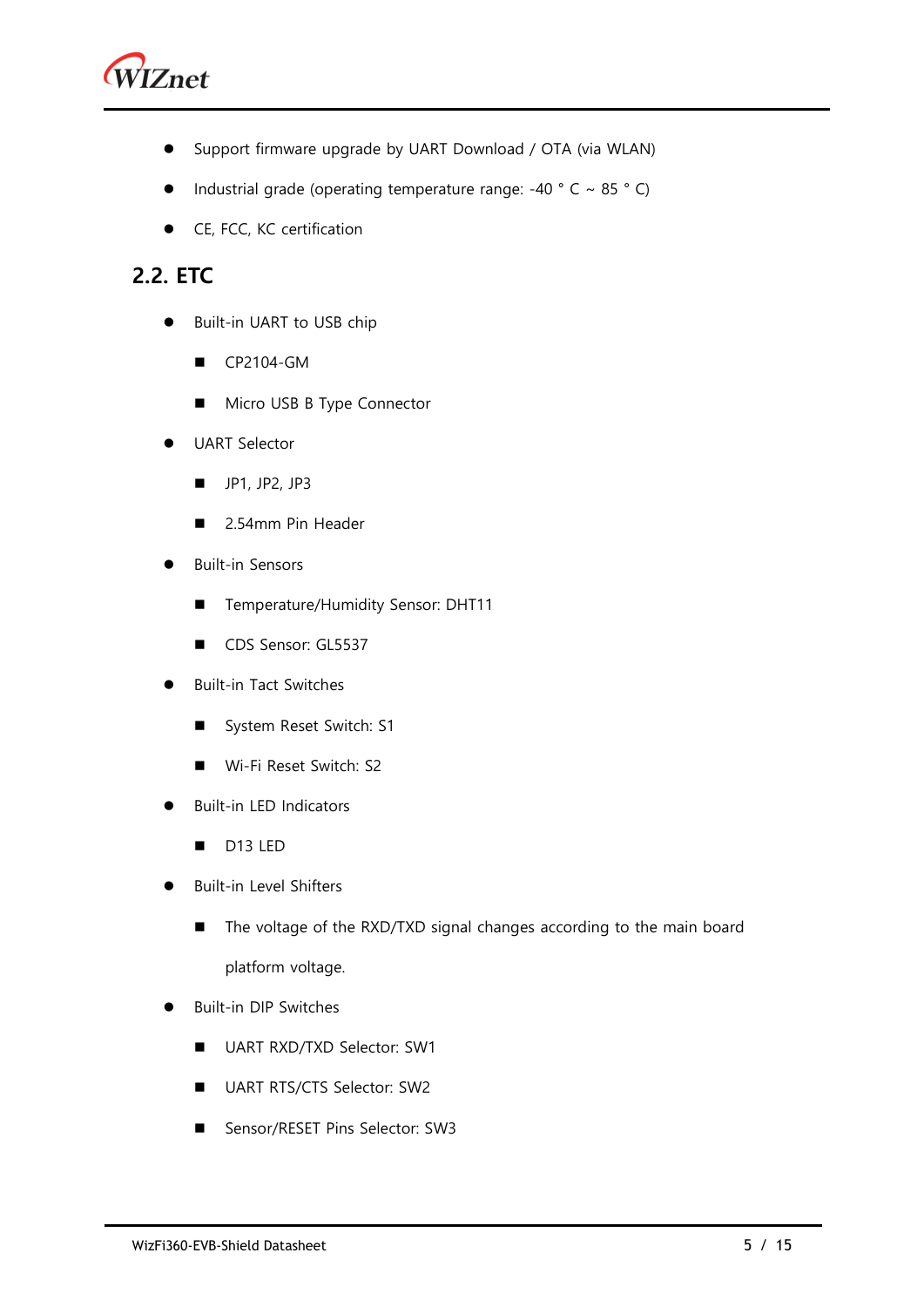

# <span id="page-5-0"></span>**3. Electrical Specifications**

| <b>Parameters</b>                                 |  | <b>Typ</b> | <b>Max</b> | Unit |
|---------------------------------------------------|--|------------|------------|------|
| <b>Operation Voltage</b>                          |  | 5          | 5.5        | V    |
| Send IEEE802.11b, CCK 11Mbps, POUT = $+19$ dBm    |  | 230        | 290        | mA   |
| Send IEEE802.11g, OFDM 54Mbps, POUT = $+13.5$ dBm |  | 210        |            | mA   |
| Send IEEE802.11n, OFDM MCS7, POUT = +12 dBm       |  | 210        |            | mA   |
| Receive IEEE802.11 b/g/n                          |  | 100        | 110        | mA   |
| <b>Standby Mode</b>                               |  | 135        |            | mA   |
| Modem Sleep Mode                                  |  | 20         |            | mA   |
| Light Sleep Mode                                  |  | 13         |            | mA   |

### <span id="page-5-1"></span>**4. Block Diagram**



**Figure 1. WizFi360-EVB-Shield Block Diagram**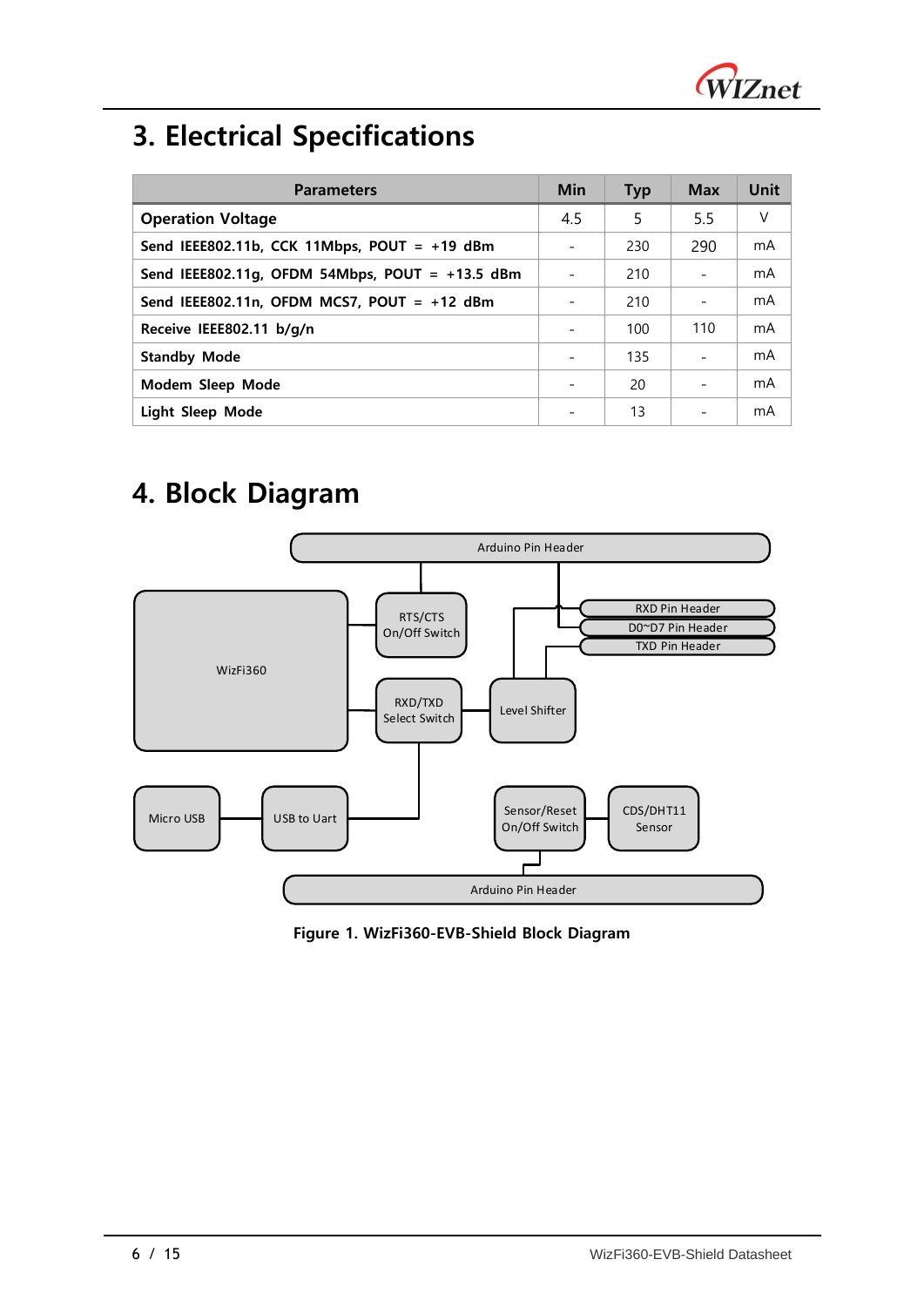

# <span id="page-6-0"></span>**5. Callout**



**Figure 2. Callout**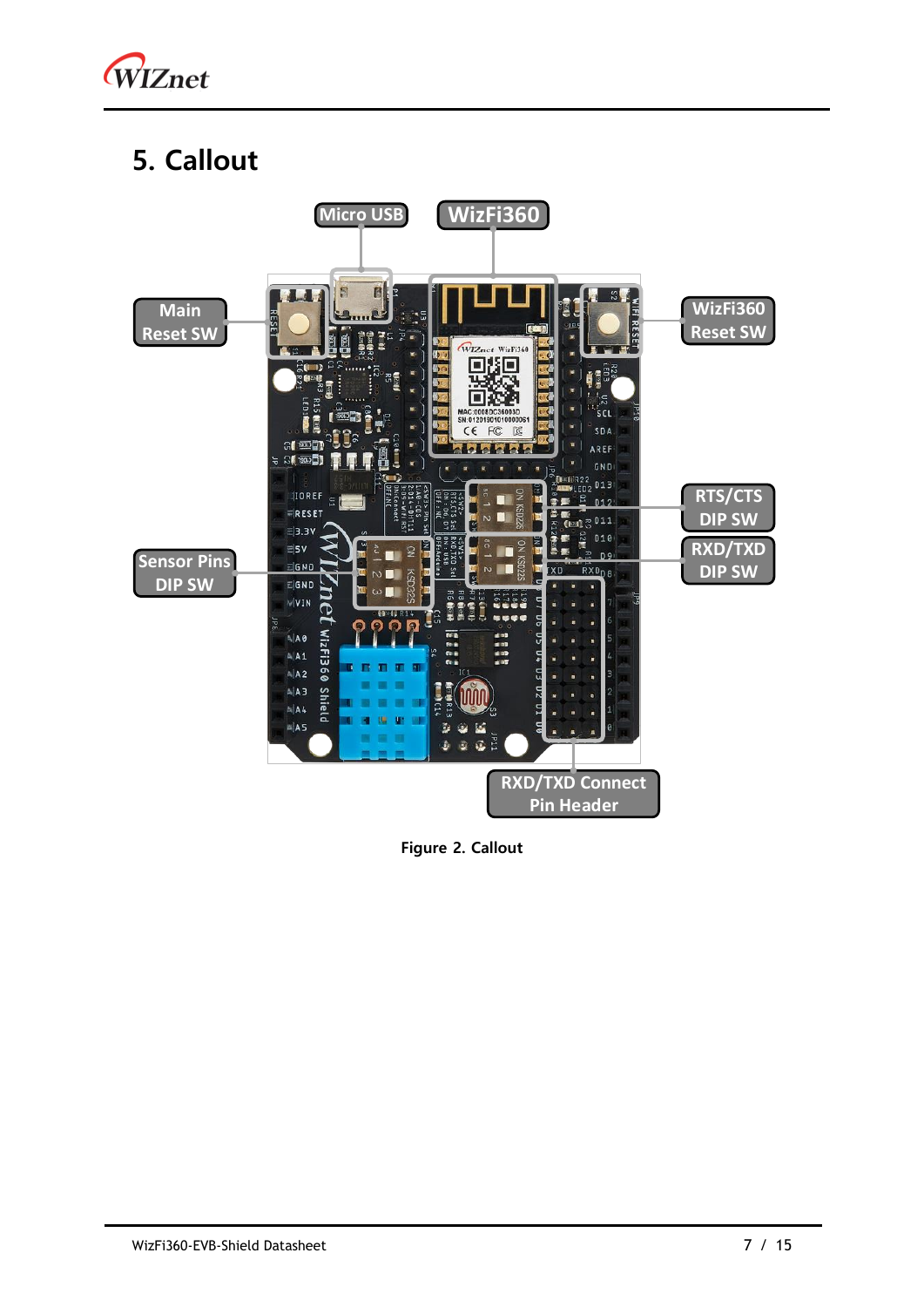

### <span id="page-7-0"></span>**6. Board Configurations**

### <span id="page-7-1"></span>**6.1. DIP Switch Configurations**



**Figure 3. Off State Figure 4. On State**

⚫ **SW1** – RXD/TXD Selector DIP Switch







**Figure 5. If SW1 ON, signal wiring**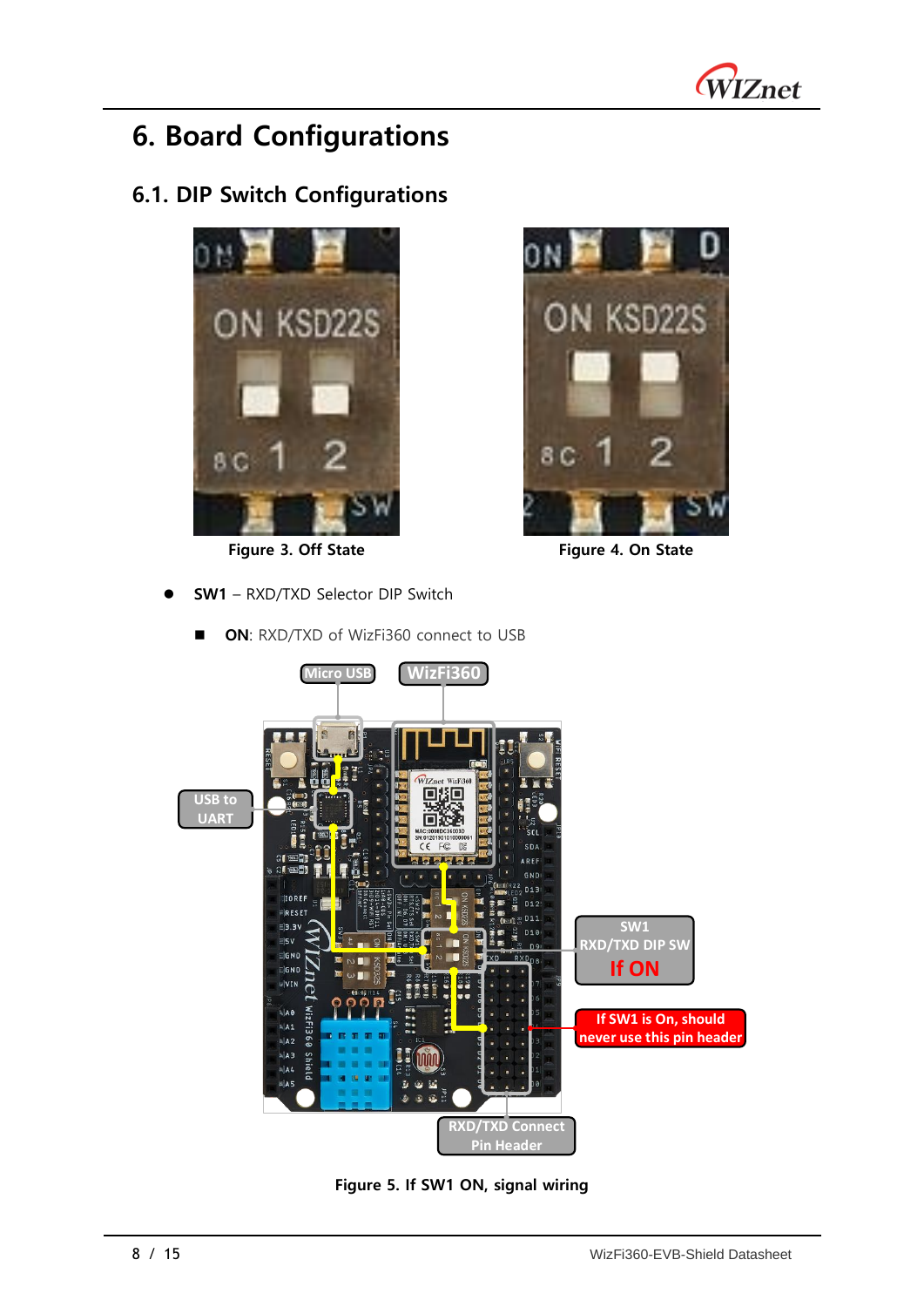

- It is only possible to communicate with WizFi360 using USB.
- **If this DIP SW On, should never use RXD/TXD Pin Header**
- OFF: RXD/TXD of WizFi360 connect to JP1 and JP3



**Figure 6. If SW1 OFF, signal wiring**

- **UART Pin Header, Arduino PIN**
- If the jumper cap is not attached to the UART pin header, it will not be

connected to the Arduino pin.

- **UART output voltage is IOREF voltage.** 
	- ⚫ IO voltage of MCU you use must be connected as IOREF.
- Pin 1: RXD
- Pin 2: TXD
- ⚫ **SW2** RTS/CTS Selector DIP Switch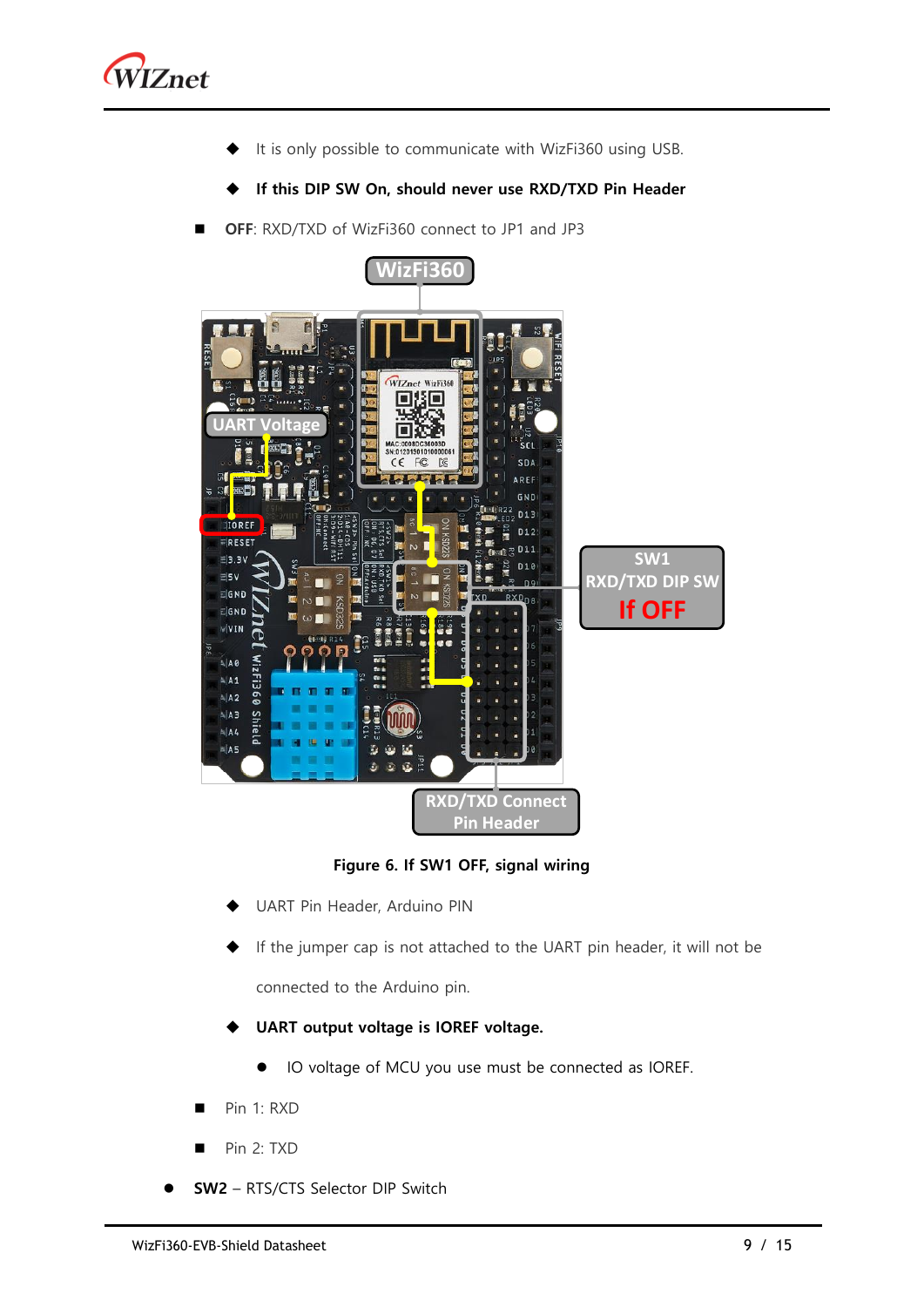

- ON: RTS/CTS of WizFi360 connect to D7 and D6
	- ◆ **If the state of SW2 is ON, D7 and D6 of UART jumper cannot be used.**
- OFF: RTS/CTS of WizFi360 not connect to anywhere
	- $\blacklozenge$  Pin 1: RTS D7
	- $\blacklozenge$  Pin 2: CTS D6
- ⚫ **SW3** Sensor/RESET Pins Selector DIP Switch
	- ON: Connect to Arduino Pin
- ⚫ **OFF**: Not connect to anywhere
	- $\blacksquare$  Pin 1: A0 CDS
	- $\blacksquare$  Pin 2: D14 DHT11
	- Pin 3: RESET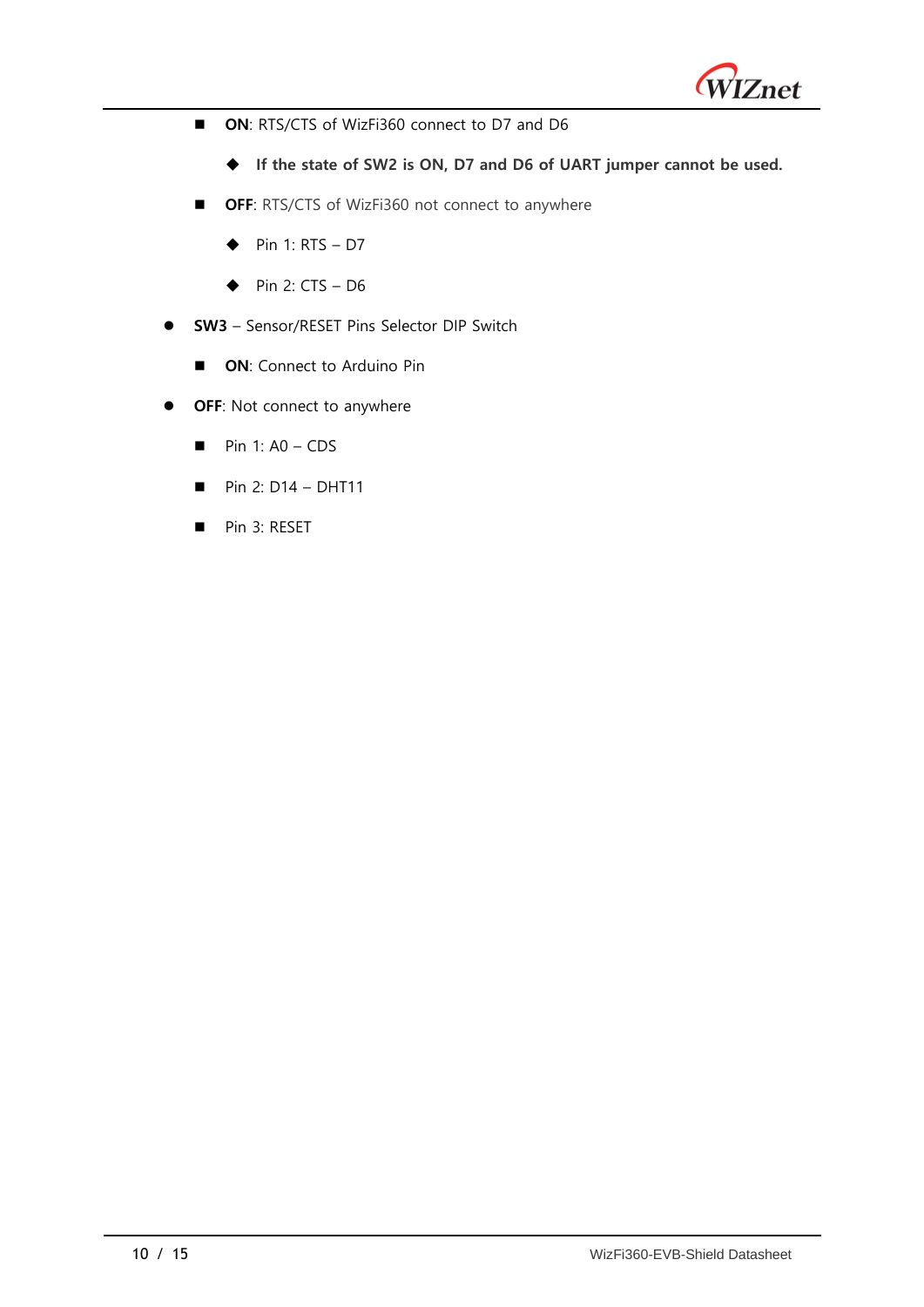

#### <span id="page-10-0"></span>**6.2. UART Selector Pin Header**



**Figure 7. UART Selector Pin Header**

**If state of SW1 is OFF, you can use this Pin Header.** You can use the jumper cap to connect the pin header to select the RXD / TXD pin for the Arduino.

- ⚫ JP1 WizFi360 RXD (Connected to all pins of JP1)
- ⚫ JP2 Arduino D0~D8 Pins
	- Ex) JP2-1pin connected D0, JP2-2pin connected D1... JP2-9pin connected D8
- ⚫ JP3 WizFi360 TXD (Connected to all pins of JP3)

**EX) If you connect the jumper cap as shown in the Figure. 6, RXD is connected to D0, TXD is connected to the D1.**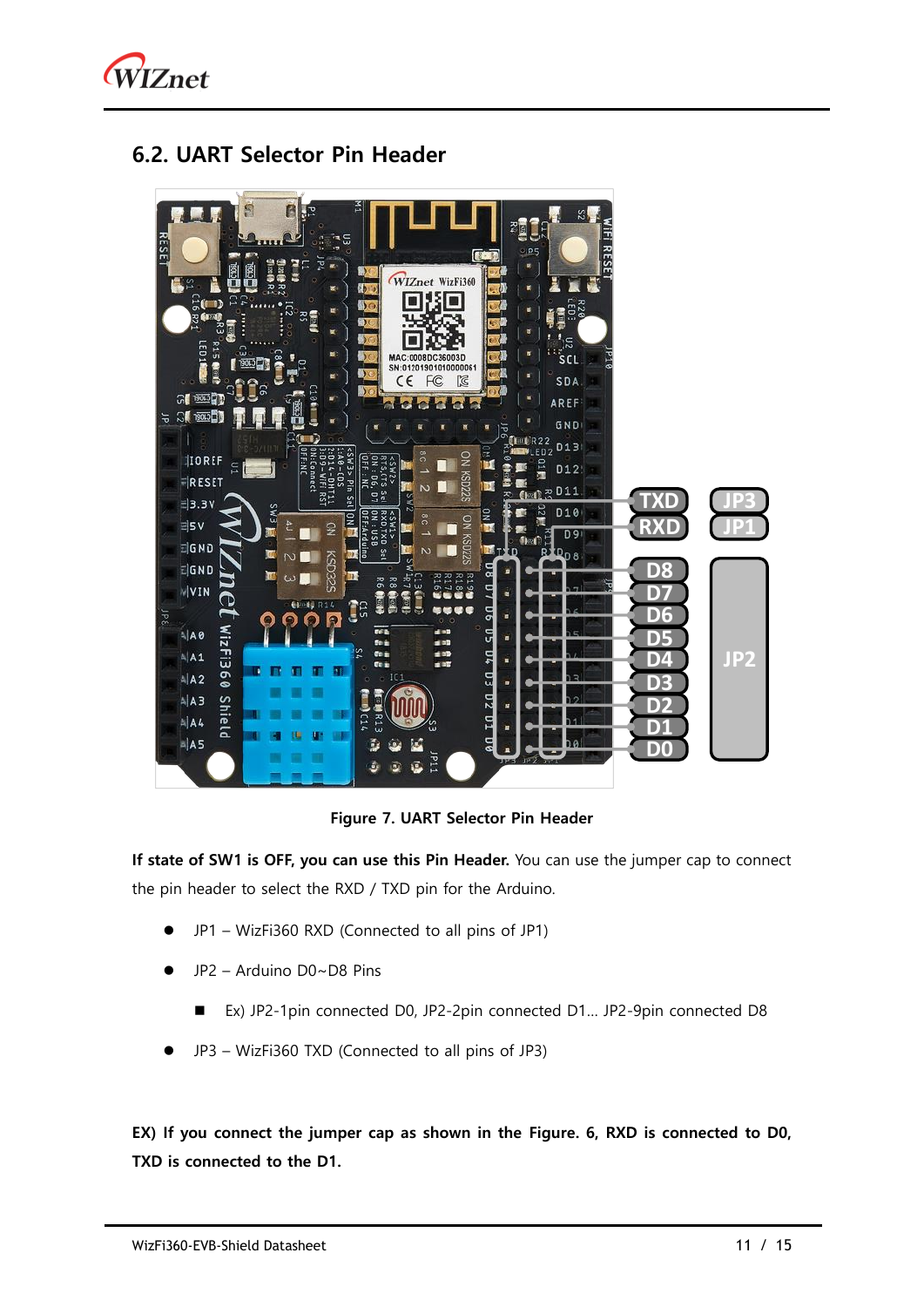



**Figure 8. UART Selector Pin Header Example**

# <span id="page-11-0"></span>**7. Schematic & Partlist**

[https://github.com/Wiznet/Hardware-Files-of-WIZnet/tree/master/07\\_WizFi\\_Module/WizFi360-EVB-](https://github.com/Wiznet/Hardware-Files-of-WIZnet/tree/master/07_WizFi_Module/WizFi360-EVB-Shield)**[Shield](https://github.com/Wiznet/Hardware-Files-of-WIZnet/tree/master/07_WizFi_Module/WizFi360-EVB-Shield)**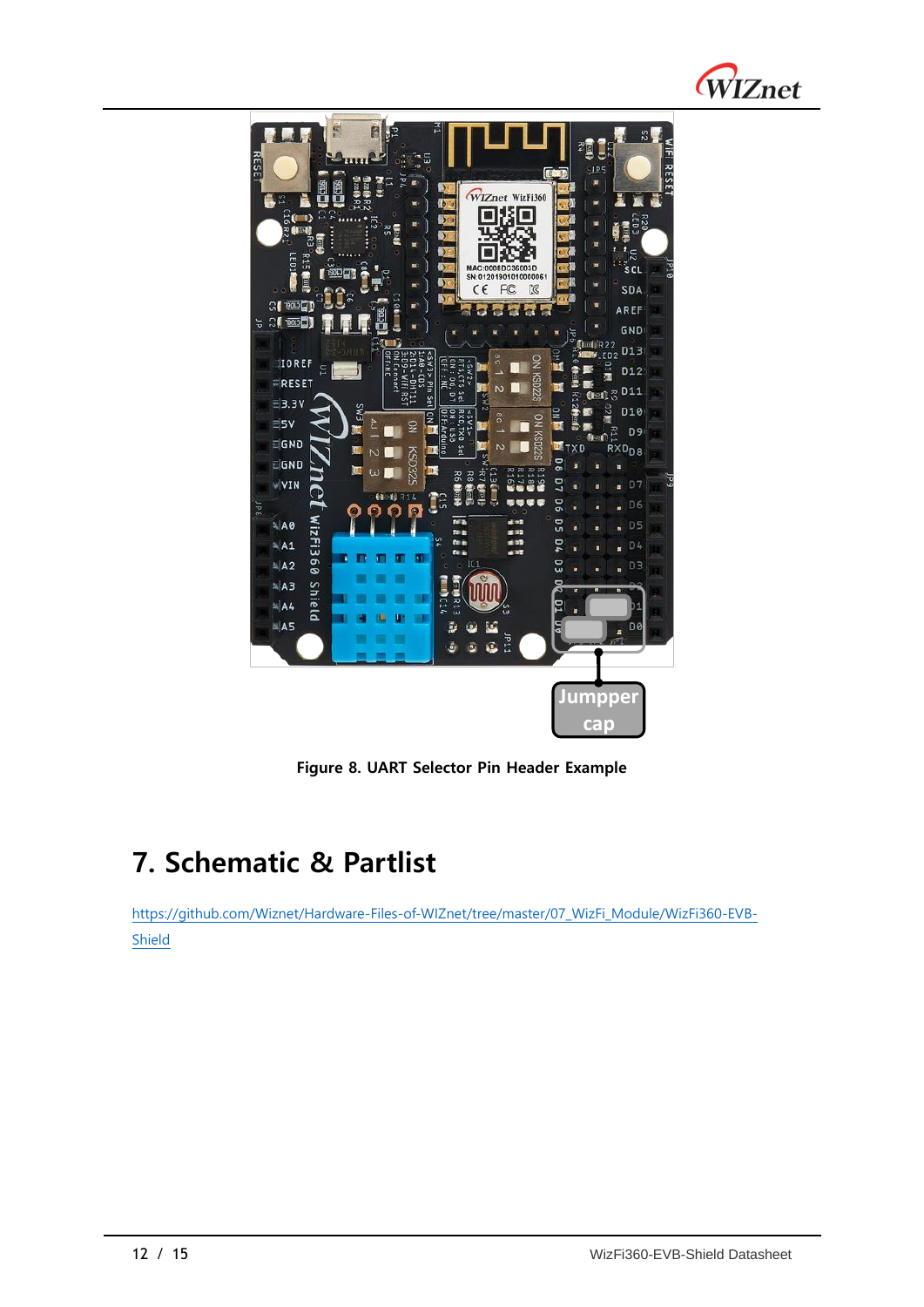

## <span id="page-12-0"></span>**8. Dimension**

The dimension of WizFi360-EVB is the same as Arduino UNO.



**Figure 9. Dimension**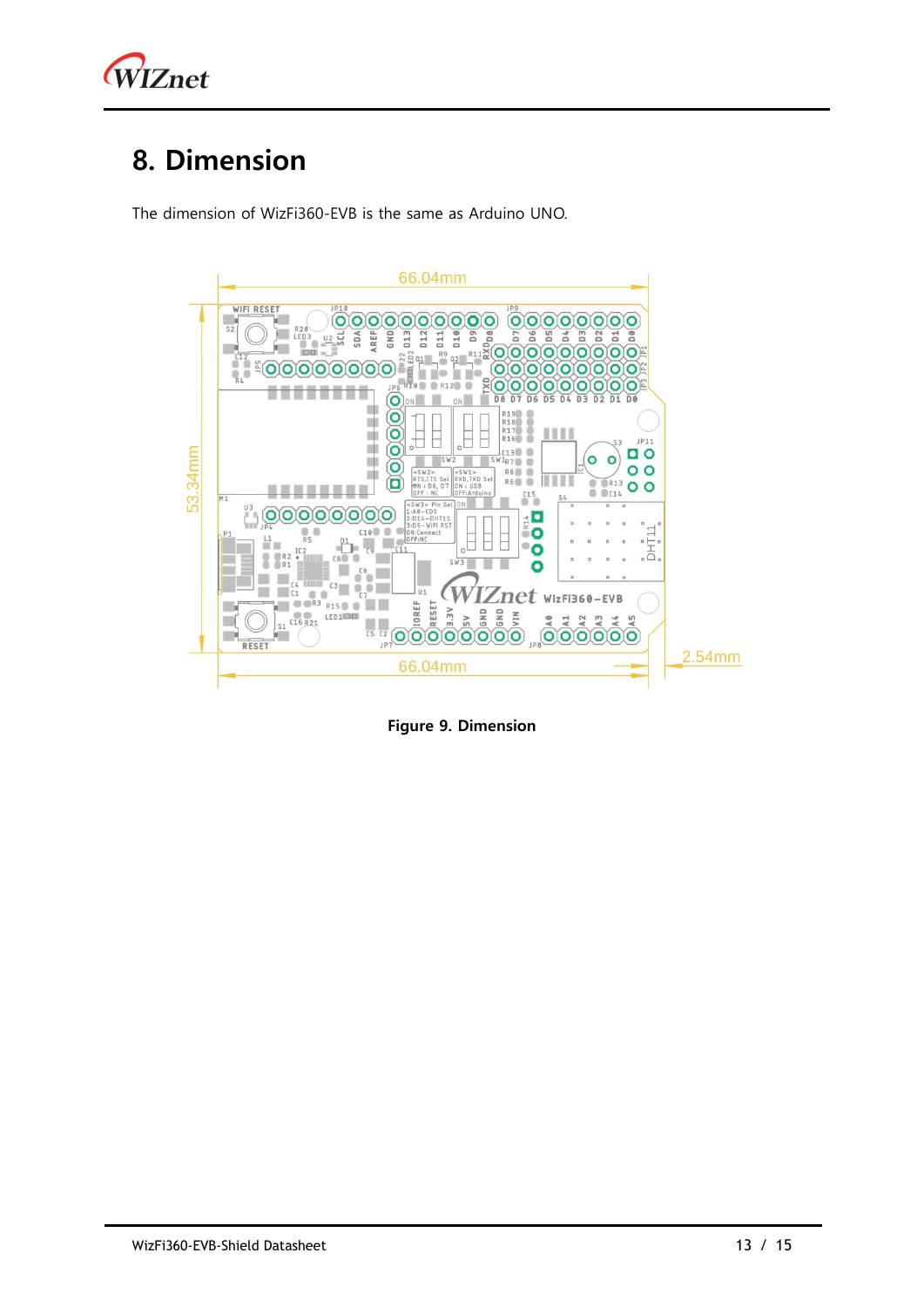

### <span id="page-13-0"></span>**9. Important Notice**

WIZnet reserves the right to make corrections, modifications, enhancements, improvements and other changes to its products and services at any time, and to discontinue any product or service without notice. Customers should obtain the latest relevant information before placing orders, and should verify that such information is current and complete. All products are sold subject to WIZnet's terms and conditions of sale, supplied at the time of order acknowledgment. Information relating to device applications, and the like, is intended as suggestion only and may be superseded by updates. It is the customer's responsibility to ensure that their application meets their own specifications. WIZnet makes no representation and gives no warranty relating to advice, support or customer product design.

WIZnet assumes no responsibilities or liabilities for the use of any of its products, conveys no license or title under any patent, copyright or mask work rights to these products, and makes no representations or warranties that these products are free from patent, copyright or mask work infringement, unless otherwise specified.

WIZnet products are not intended for use in life support systems/appliances or any systems where product malfunction can reasonably be expected to result in personal injury, death, severe property damage or environmental damage. WIZnet customers using or selling WIZnet products for use in such applications do so at their own risk and agree to fully indemnify WIZnet for any damages resulting from such use.

All trademarks are the property of their respective owners.